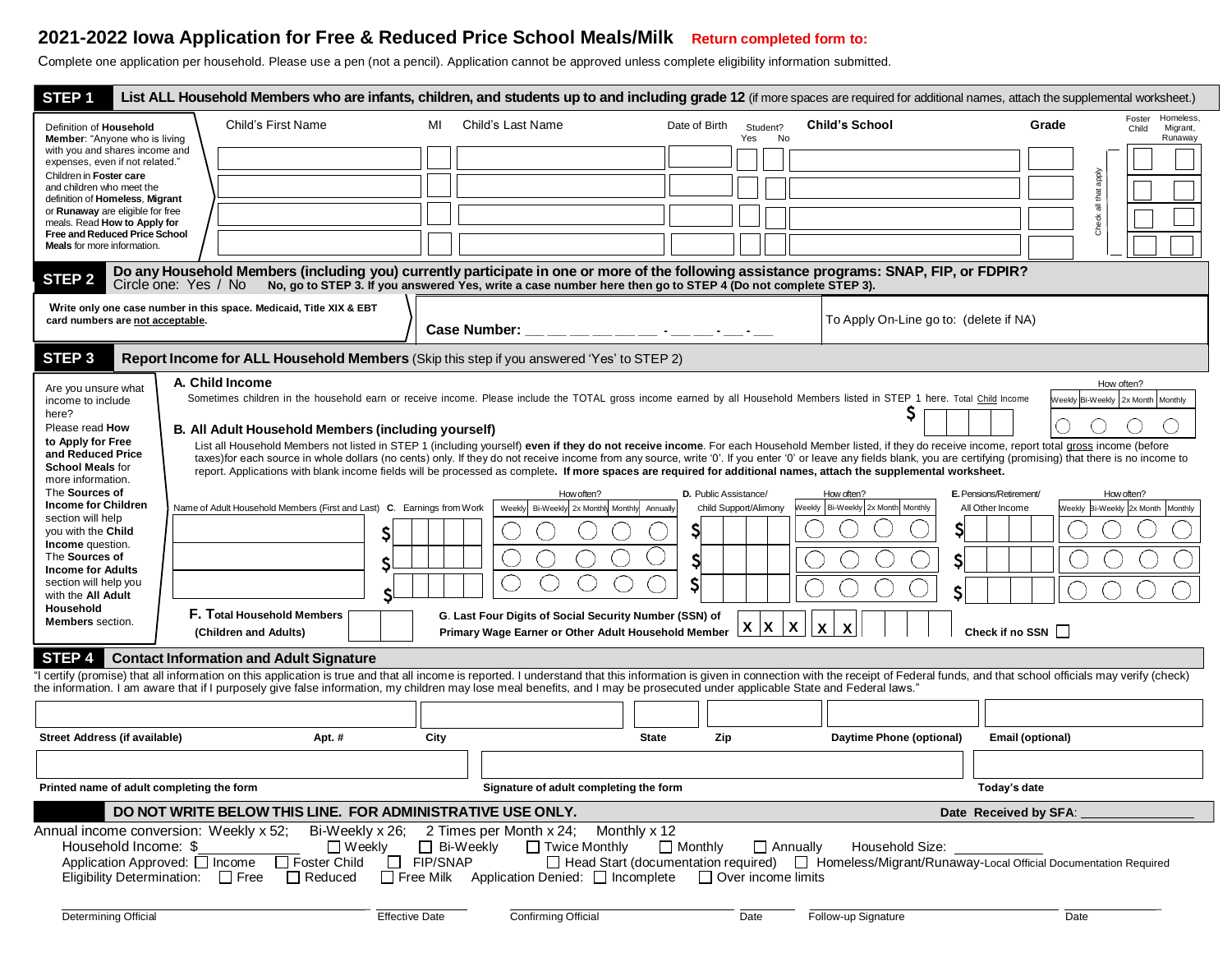| <b>OPTIONAL</b>                                                                                                                                                                                                                                                                                                                                                                                 | <b>Children's Racial and Ethnic Identities</b>                                                                                                                                                     |                          |  |                             |                                                                                                                                                                                                                                                                                                                                                                                                                                                                                                                                                                                                                                                                                                                                                                                                                                                                                                                                                                                                                                                                                                                                                                                                                                                                                                  |              |  |  |  |
|-------------------------------------------------------------------------------------------------------------------------------------------------------------------------------------------------------------------------------------------------------------------------------------------------------------------------------------------------------------------------------------------------|----------------------------------------------------------------------------------------------------------------------------------------------------------------------------------------------------|--------------------------|--|-----------------------------|--------------------------------------------------------------------------------------------------------------------------------------------------------------------------------------------------------------------------------------------------------------------------------------------------------------------------------------------------------------------------------------------------------------------------------------------------------------------------------------------------------------------------------------------------------------------------------------------------------------------------------------------------------------------------------------------------------------------------------------------------------------------------------------------------------------------------------------------------------------------------------------------------------------------------------------------------------------------------------------------------------------------------------------------------------------------------------------------------------------------------------------------------------------------------------------------------------------------------------------------------------------------------------------------------|--------------|--|--|--|
| We are required to ask for information about your children's race and ethnicity. This information is important and helps to make sure we are fully serving our community. Responding to this section is optional and does not<br>your children's eligibility for free or reduced price meals. If you do not select race or ethnicity, one will be selected for you based on visual observation. |                                                                                                                                                                                                    |                          |  |                             |                                                                                                                                                                                                                                                                                                                                                                                                                                                                                                                                                                                                                                                                                                                                                                                                                                                                                                                                                                                                                                                                                                                                                                                                                                                                                                  |              |  |  |  |
|                                                                                                                                                                                                                                                                                                                                                                                                 |                                                                                                                                                                                                    | □ Not Hispanic or Latino |  |                             |                                                                                                                                                                                                                                                                                                                                                                                                                                                                                                                                                                                                                                                                                                                                                                                                                                                                                                                                                                                                                                                                                                                                                                                                                                                                                                  |              |  |  |  |
|                                                                                                                                                                                                                                                                                                                                                                                                 | <b>Race (check one or more):</b> $\Box$ American Indian or Alaskan Native $\Box$ Asian                                                                                                             |                          |  | □ Black or African American | □ Native Hawaiian or Other Pacific Islander                                                                                                                                                                                                                                                                                                                                                                                                                                                                                                                                                                                                                                                                                                                                                                                                                                                                                                                                                                                                                                                                                                                                                                                                                                                      | $\Box$ White |  |  |  |
|                                                                                                                                                                                                                                                                                                                                                                                                 | Low-Cost Health Insurance for Children<br>My signature below indicates I DO NOT want school officials to share information from my free and reduced price meal application with Medicaid or Hawki. |                          |  |                             | If your children do not have health insurance, many families getting free or reduced price meals can also get free or low-cost health insurance for their children. The law requires public schools to share your<br>free and reduced price meal eligibility information with Medicaid & Hawki, the State's medical insurance program for children. Private schools, RCCIs and childcare organizations may choose to share this<br>information. Specifically, we will give them your child's name, your name & address. Medicaid & Hawki can only use the information to identify children who may be eligible for free or low-cost health insurance<br>and contact you. They are not allowed to use the information from your free and reduced meal application for any other purpose or to share it with any other entity or program. You are not required to allow us<br>to share this information, it will not affect your child's eligibility for free or reduced price meals. If you do NOT want your information shared with Medicaid or Hawki, you must tell us by completing the<br>information below. If you want further information, you may call Hawki at 1-800-257-8563. Also, if you are already receiving Medicaid or Hawki, please sign below. This will avoid another contact. |              |  |  |  |
|                                                                                                                                                                                                                                                                                                                                                                                                 | <b>Parent/Guardian Name (Printed)</b>                                                                                                                                                              | Signature                |  | Date                        |                                                                                                                                                                                                                                                                                                                                                                                                                                                                                                                                                                                                                                                                                                                                                                                                                                                                                                                                                                                                                                                                                                                                                                                                                                                                                                  |              |  |  |  |

The **Richard B. Russell National School Lunch Act** requires the information on this application. You do not have to give the information, but if you do not submit all needed information, we cannot approve your child for free or reduced price meals. You must include the last four digits of the social security number of the adult household member who signs the application. The last four digits of the social security number is not required when you apply on behalf of a foster child or you list a Supplemental Nutrition Assistance Program (SNAP), Family Investment Program (FIP) or Food Distribution Program on Indian Reservations (FDPIR) case number or other FDPIR identifier for your child or when you indicate that the adult household member signing the application does not have a social security number. We will use your information to determine if your child is eligible for free or reduced price meals, and for administration and enforcement of the lunch and breakfast programs. We MAY share your eligibility information with education, health, and nutrition programs to help them evaluate, fund, or determine benefits for their programs, auditors for program reviews, and law enforcement officials to help them look into violations of program rules.

**USDA Nondiscrimination Statement:** In accordance with Federal civil rights law and U.S. Department of Agriculture (USDA) civil rights regulations and policies, the USDA, its Agencies, offices, and employees, and institutions participating in or administering USDA programs are prohibited from discriminating based on race, color, national origin, sex, disability, age, or reprisal or retaliation for prior civil rights activity in any program or activity conducted or funded by USDA.

Persons with disabilities who require alternative means of communication for program information (e.g. Braille, large print, audiotape, American Sign Language, etc.), should contact the Agency (State or local) where they applied for benefits. Individuals who are deaf, hard of hearing or have speech disabilities may contact USDA through the Federal Relay Service at (800) 877-8339. Additionally, program information may be made available in languages other than English.

## To file a program complaint of discrimination, complete the USDA Program Discrimination Complaint Form, (AD-3027) found online at:

[http://www.ascr.usda.gov/complaint\\_filing\\_cust.html, a](http://www.ascr.usda.gov/complaint_filing_cust.html)nd at any USDA office, or write a letter addressed to USDA and provide in the letter all of the information requested in the form. To request a copy of the complaint form, call (866) 632-9992. Submit your completed form or letter to USDA by:

| (1)<br>mail: U.S. Department of Agriculture<br>Office of the Assistant Secretary for Civil Rights<br>1400 Independence Avenue, SW<br>Washington, D.C. 20250-9410;<br>(2)<br>fax: (202) 690-7442; or<br>email: program.intake@usda.gov.<br>(3) | lowa Non-Discrimination Statement: "It is the policy of this CNP provider not to discriminate on the basis of race,<br>creed, color, sex, sexual orientation, gender identity, national origin, disability, age, or religion in its programs,<br>activities, or employment practices as required by the Iowa Code section 216.6, 216.7, and 216.9. If you have<br>questions or grievances related to compliance with this policy by this CNP Provider, please contact the lowa Civil<br>Rights Commission, Grimes State Office building, 400 E. 14 <sup>th</sup> St. Des Moines, IA 50319-1004; phone number 515-<br>281-4121, 800-457-4416; website: https://icrc.iowa.gov/." |
|-----------------------------------------------------------------------------------------------------------------------------------------------------------------------------------------------------------------------------------------------|--------------------------------------------------------------------------------------------------------------------------------------------------------------------------------------------------------------------------------------------------------------------------------------------------------------------------------------------------------------------------------------------------------------------------------------------------------------------------------------------------------------------------------------------------------------------------------------------------------------------------------------------------------------------------------|
| This is stilled in a second consentration produced                                                                                                                                                                                            |                                                                                                                                                                                                                                                                                                                                                                                                                                                                                                                                                                                                                                                                                |

This institution is an equal opportunity provider.

Translated applications are available at: http://www.fns.usda.gov**/**[school-meals/translated-applications](http://www.fns.usda.gov/school-meals/translated-applications)

## **Waiver**

#### Information

If your child(ren) qualifies for free or reduced price meals, you may also be eligible for other benefits. If you sign this waiver, your child(ren) will be considered for a full or partial waiver of school fees. I understand that I will be releasing information that will show that I applied for free and reduced price school meals for my child(ren). I give up my rights to confidentiality for waiver of school fees ONLY. I certify that I am the parent/quardian of the child(ren) for whom application is being made. YOU DO NOT HAVE TO COMPLETE THIS WAIVER TO GET FREE OR REDUCED PRICE SCHOOL MEALS. Signature of Parent/guardian Date